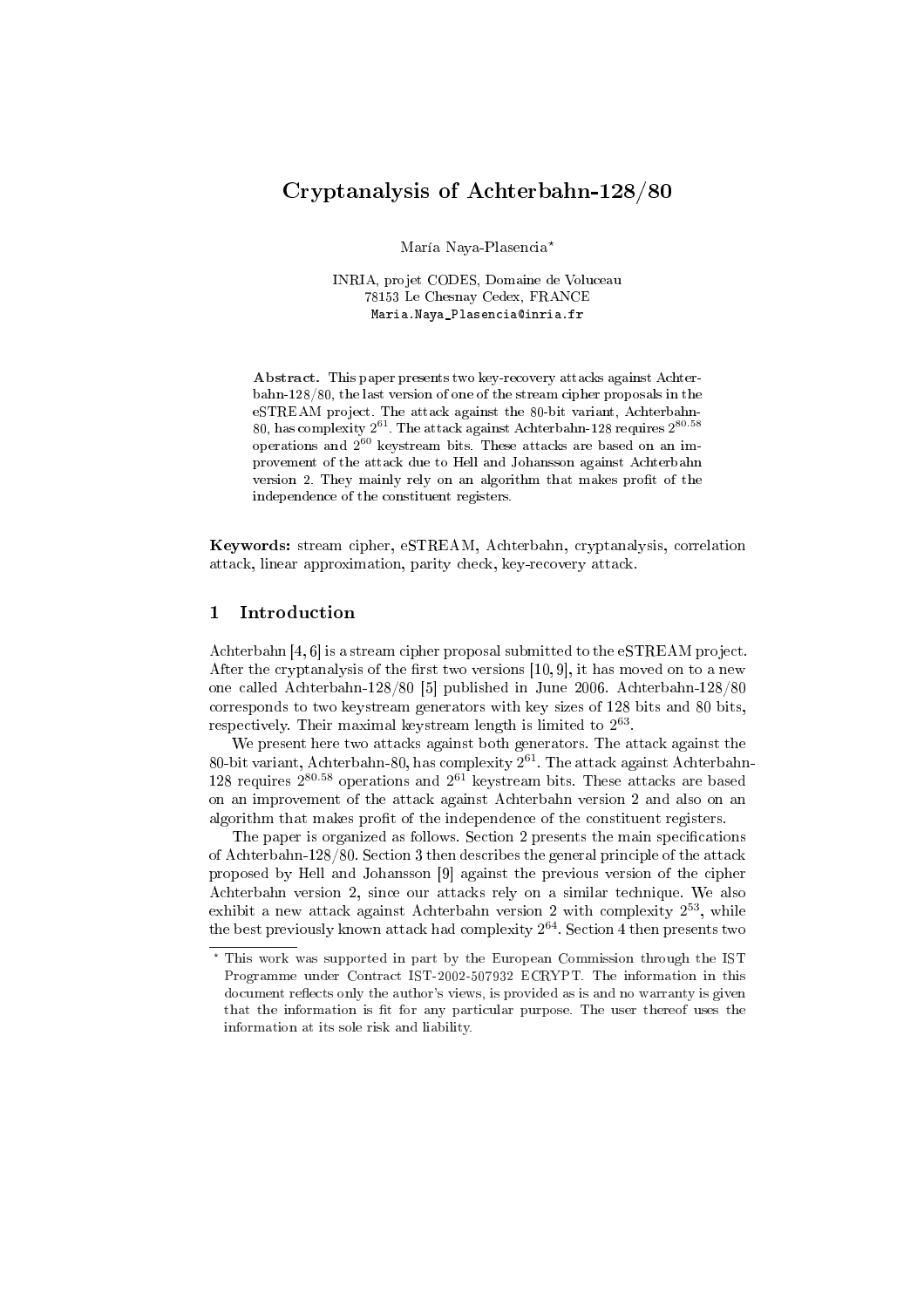distinguishing attacks against Achterbahn-80 and Achterbahn-128 respectively. Section 5 describes how this previous distinguishing attacks can be transformed into key-recovery attacks.

### 2 Main specifications of Achterbahn-128/80

### 2.1 Main specifications of Achterbahn-128

Achterbahn-128 is a keystream generator, consisting of 13 binary nonlinear feedback shift registers (NLFSRs) denoted by  $R0, R1, \ldots, R12$ . The length of register i is  $L_i = 21 + i$  for  $i = 0, 1, ..., 12$ . These NLFSRs are primitive in the sense that their periods  $T_i$  are equal to  $2^{L_i} - 1$ . The sequence which is used as an input to the Boolean combining function is not the output sequence of the NLFSR directly, but a shifted version of itself. The shift amount depends on the register number, but it is fixed for each register. In the following,  $x_i = (x_i(t))_{t \geq 0}$  for  $0 \leq i \leq 12$  denotes the shifted version of the output of the register i at time t. The output of the keystream generator at time t, denoted by  $S(t)$ , is the one of the Boolean combining function  $F$  with the inputs corresponding to the output sequences of the NLFSRs correctly shifted, i.e.  $S(t) = F(x_0(t), \ldots, x_{12}(t))$ . The algebraic normal form of the 13-variable combining function  $F$  is given in [5].

Its main cryptographic properties are: balancedness, algebraic degree 4, correlation immunity order 8, nonlinearity 3584, algebraic immunity 4.

#### 2.2 Main specifications of Achterbahn-80

Achterbahn-80 consists of 11 registers, which are the same ones as in the above case, except for the first and the last ones. The Boolean combining function,  $G$ , is a sub-function of  $F$ :

$$
G(x_1, \ldots, x_{11}) = F(0, x_1, \ldots, x_{11}, 0).
$$

Its main cryptographic properties are: balancedness, algebraic degree 4, correlation immunity order 6, nonlinearity 896, algebraic immunity 4. As we can see, Achterbahn-128 contains Achterbahn-80 as a substructure.

### 2.3 The key-loading algorithm

The key-loading algorithm uses the key  $K$  of 128/80 bits and an initial value IV of 128/80 bits. The method for initializing the registers is the following one: first of all, all registers are filled with the bits of  $K||IV$ . After that, register i is clocked  $a - L_i$  times where a is the number of bits of K||IV, and the remaining bits of  $K||IV$  are added to the feedback bit. Then, each register outputs one bit. Those bits are taken as input on the Boolean combining function, which outputs a new bit. This bit is now added to the feedbacks for 32 additional clockings. Then we overwrite the last cell of each register with a 1, in order to avoid the all zero state.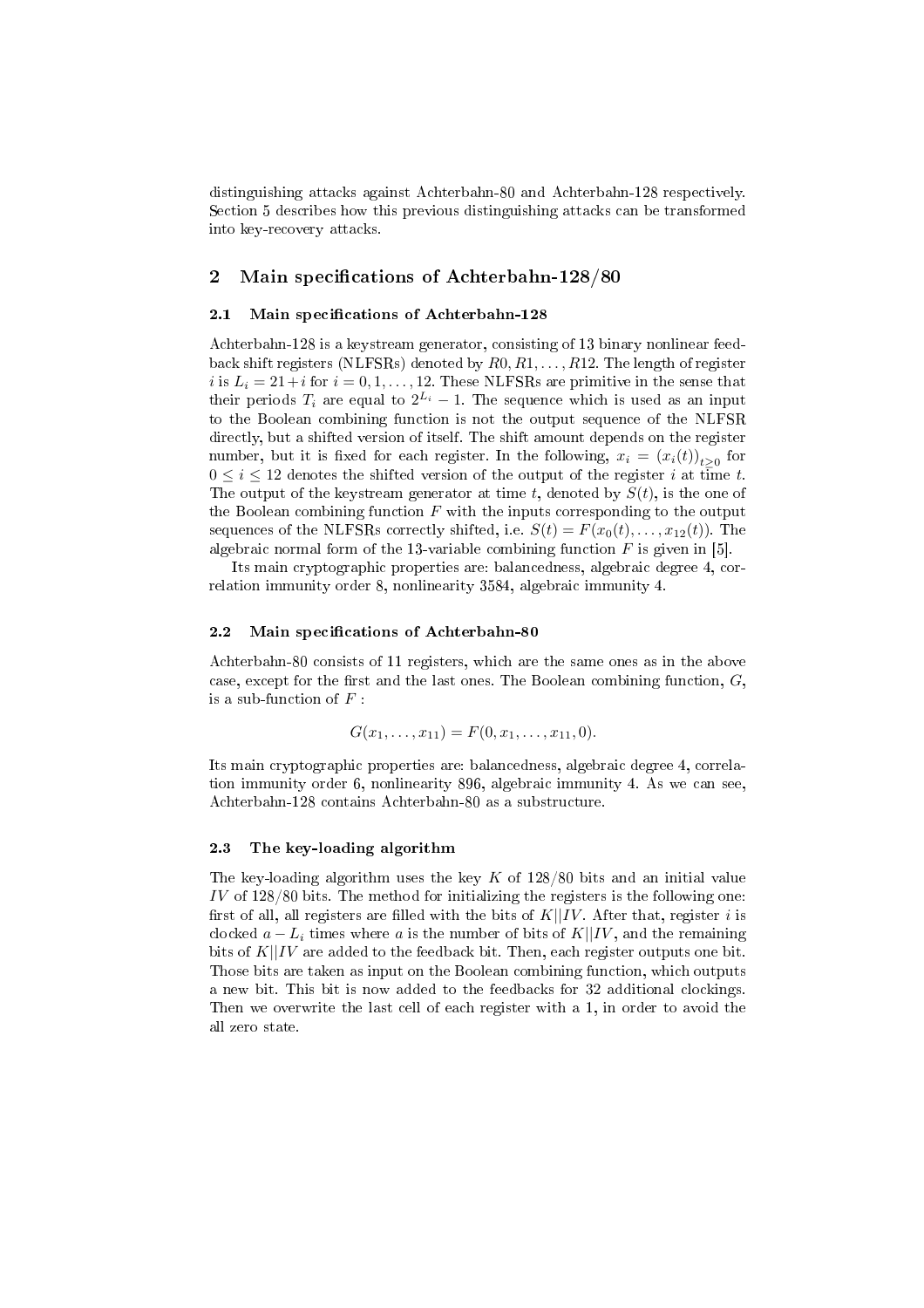This algorithm has been modified in relation to the previous versions. The aim of this modification is to prevent the attacker from recovering the key  $K$ from the knowledge of the initial states of some registers.

# 3 Attack against Achterbahn version 2 in 2 53

### 3.1 Principle of Hell and Johansson attack

Achterbahn version 2 was the previous version of Achterbahn. The main and most important differences to this last one, which are used by the attack are that:

- $-$  it had 10 registers, with lengths between 19 and 32 bits,
- the Boolean function, f, had correlation immunity order 5.

This version has been broken by Hell and Johansson [9] using a quadratic approximation. Their attack is a distinguishing attack that relies on a biased parity-check relation between the keystream bits which holds with probability

$$
p = \frac{1}{2}(1+\eta) \text{ with } |\eta| \ll 1,
$$

where  $\eta$  is the bias of the relation. The attack then consists of an exhaustive search on  $2^k$  initial states. For each of those states, the parity-check relation is computed for N samples in order to detect the bias. As noticed in [8], the usual estimate  $[9-11]$  of the number of samples which are required for distinguishing the keystream,

$$
N \sim \frac{1}{\eta^2},
$$

is a bit underestimated. Actually, this problem can be seen as a decoding problem where the received word corresponds to the sequence formed by the N parity-check evaluations. And this received word can be seen as the result of the transmission of a codeword through a binary symmetric channel with cross-over probability  $p$ . Then, the number of samples  $N$  required for decoding is

$$
N = \frac{k}{C(p)},
$$

where  $C(p)$  is the capacity of the channel, i.e.,

$$
C(p) = 1 + p \log_2(p) + (1 - p) \log_2(1 - p).
$$

Moreover, when  $p = \frac{1}{2}(1 + \eta)$  with  $|\eta| \ll 1$ , we have  $C(p) \sim \frac{\eta^2}{2\ln(2)}$ , leading to

$$
N \sim \frac{2k\ln 2}{\eta^2},
$$

where  $2^k$  is the number of possible initial states of the guessing registers, as we will see.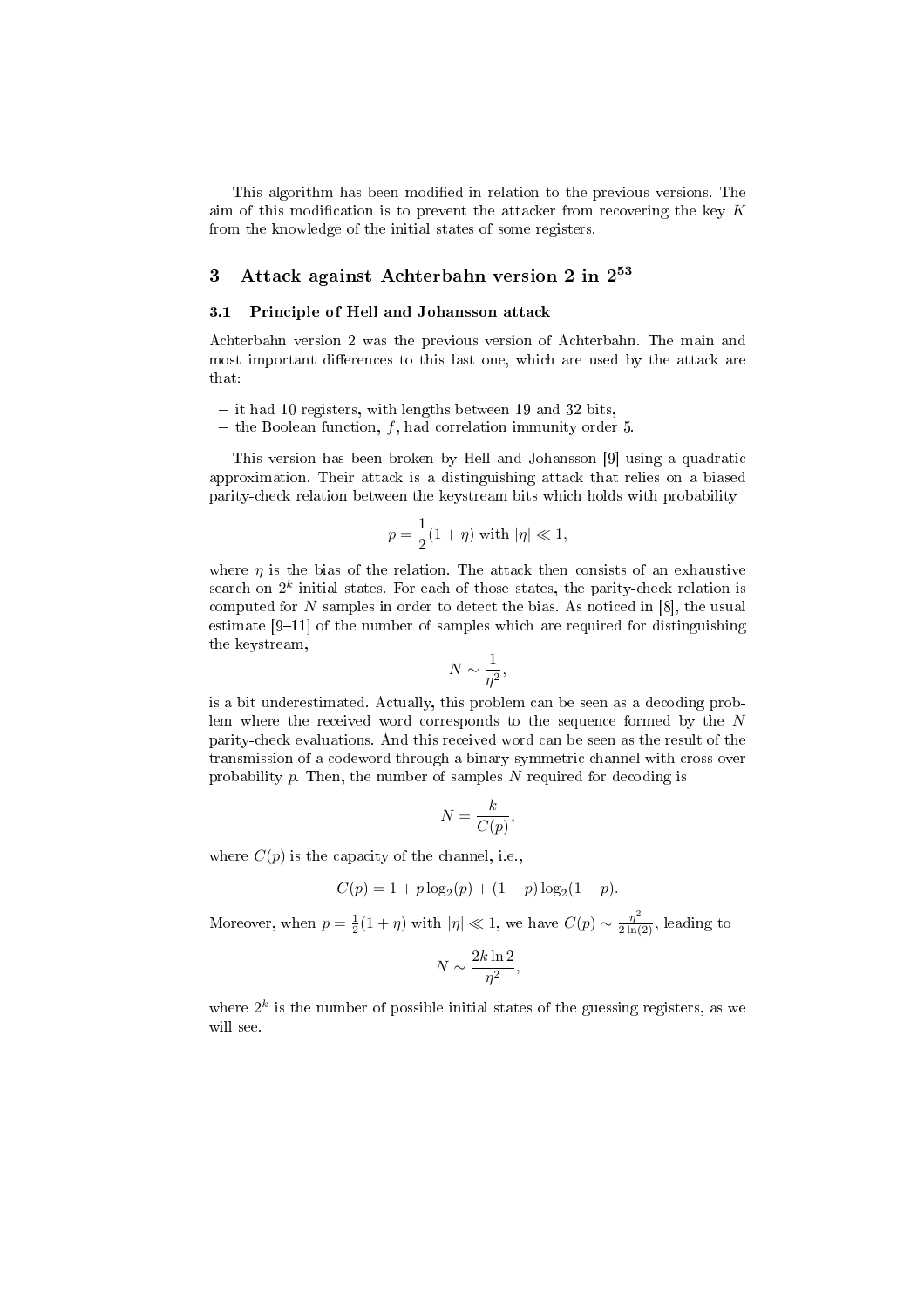The attack proposed by Hell and Johansson exploits a quadratic approximation  $q$  of the combining function  $f$ :

$$
Q(y_1,\ldots,y_n)=\sum_{j=1}^s y_{i_j}+\sum_{i=1}^m (y_{j_i}y_{k_i})
$$

with  $m$  quadratic terms and which satisfies

$$
Pr[F(y_1,..., y_n) = Q(y_1,..., y_n)] = \frac{1}{2}(1+\varepsilon).
$$

We build the parity-check equations, as the ones introduced by [10], that make disappear the quadratic terms by summing up:

$$
q(t) = \sum_{j=1}^{s} x_{i_j}(t) + \sum_{i=1}^{m} x_{j_i}(t) x_{k_i}(t)
$$

at  $2^m$  different epochs  $(t+\tau)$ , where  $\tau$  varies in the set of the linear combinations with 0−1 coefficients of  $T_{j_1}T_{k_1}, T_{j_2}T_{k_2}, \ldots, T_{j_m}T_{k_m},$  where  $T_i$  denotes the period of Ri. In the following, this set is denoted by  $\langle T_{j_1} T_{k_1}, \ldots, T_{j_m} T_{k_m} \rangle$ , i.e.,

$$
\mathcal{I} = \langle T_{j_1} T_{k_1}, \dots, T_{j_m} T_{k_m} \rangle = \left\{ \sum_{i=1}^m c_i T_{j_i} T_{k_i}, c_1, \dots, c_m \in \{0, 1\} \right\}.
$$

This leads to a parity-check sequence  $pc$  defined by:

$$
pc(t) = \sum_{\tau \in \mathcal{I}} q(t + \tau) = \sum_{\tau \in \mathcal{I}} (x_{i_1}(t + \tau) + \ldots + x_{i_s}(t + \tau)).
$$

We then decimate the sequence  $(pc(t))_{t\geq 0}$  by the periods of r sequences among  $(x_{i_1}(t))_{t\geq 0}, \ldots, (x_{i_s}(t))_{t\geq 0}$ . We can suppose here without loss of generality that the periods of the first r sequences have been chosen. Now a new parity-check,  $pc<sub>r</sub>$ , can be defined by:

$$
pc_r(t) = pc(tT_{i_1} \dots T_{i_r}).
$$

This way, the influence of those r registers on the parity-check  $pc<sub>r</sub>(t)$  corresponds to the addition of a constant for all  $t > 0$ , so it will be 0 or 1 for all the paritychecks.

Now, the attack consists in performing an exhaustive search for the initial states of the  $(s-r)$  remaining registers, i.e. those of indices  $i_{r+1}, \ldots, i_s$ . For each possible values for these initial states, we compute the sequence:

$$
\sigma(t) = \sum_{\tau \in \langle T_{j_1} T_{k_1}, \dots, T_{j_m} T_{k_m} \rangle} \left[ S(tT_{i_1} \dots T_{i_r} + \tau) + \sum_{j=r+1}^s x_{i_j} (tT_{i_1} \dots T_{i_r} + \tau) \right] (1)
$$

We have

$$
\Pr[\sigma(t) = 0] \ge \frac{1}{2}(1 + \varepsilon^{2^m}).
$$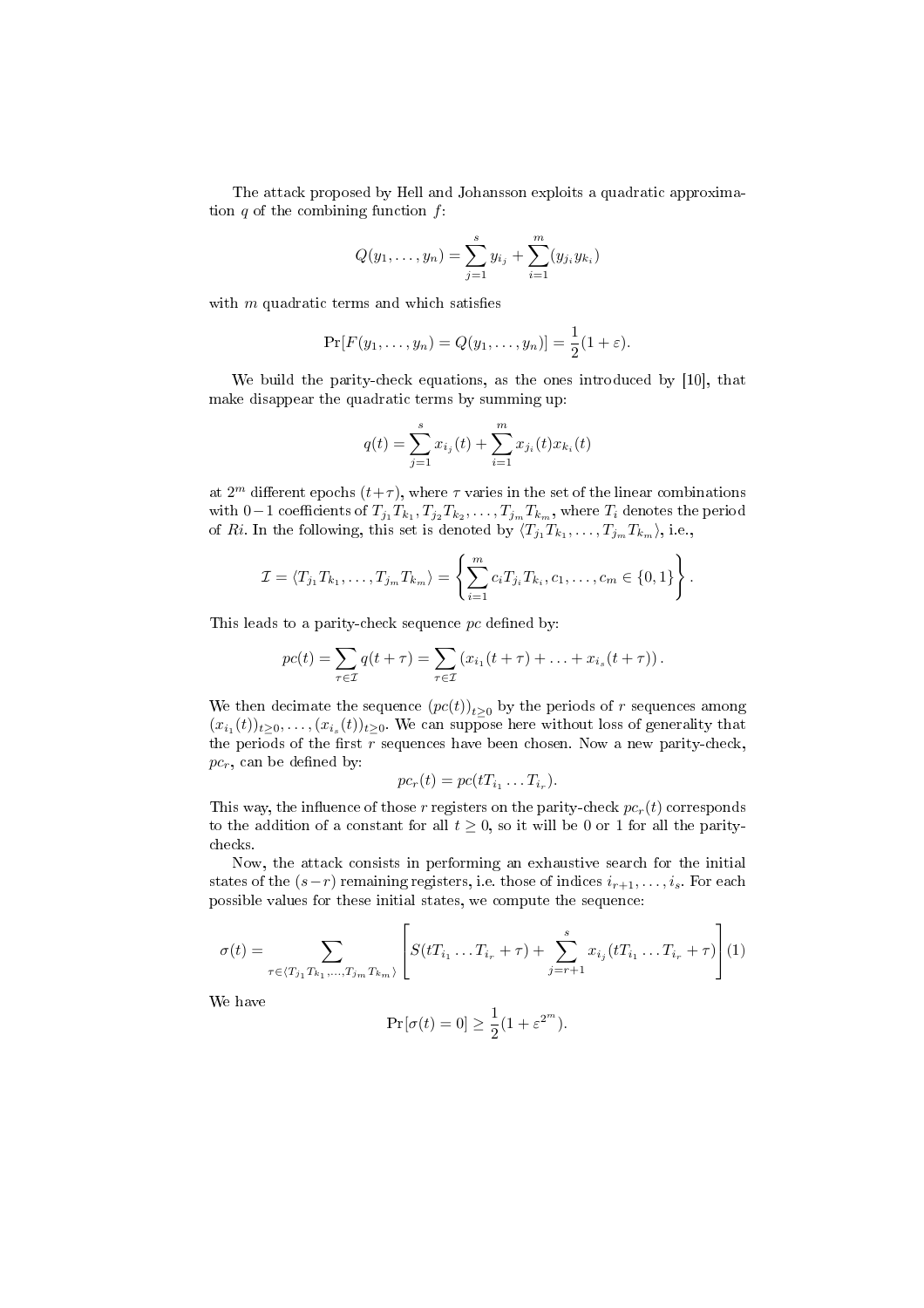It has been recently observed by Hell and Johansson that the total bias may be much higher than this bound. However, it can be shown that equality holds in some particular cases, as noted in  $[7]$ . An interesting case of equality is when f is  $v$ -resilient, and we build parity-checks from the terms appearing in a linear approximation of  $(v+1)$  variables (see Appendix). This also provides the bias of the parity-checks obtained in [9, 8] from some quadratic approximations, since they can also be derived from such linear approximations.

This result is going to be used all along our attacks, as we will work with linear approximations of  $(v + 1)$  variables.

#### 3.2 Complexity

Using the previously computed bias, we can distinguish the keystream  $(S(t))_{t\geq0}$ from a random sequence and also recover the initial states of  $(s - r)$  constituent registers.

 $-$  We will have  $2^m$  terms in each parity-check. That means that we need to we will have  $2^{m}$  terms in each parity-check. That means that we need to compute  $\varepsilon^{-2^{m+1}} \times 2 \times \sum_{j=r+1}^{s} (L_{i_j} - 1) \times \ln(2) = 2^{n_b 2^{m+1}} \times 2 \times \sum_{j=r+1}^{s} (L_{i_j} - 1)$  $1) \times \ln(2)$  values of  $\sigma(t)$  for mounting the distinguishing attack, where  $n_b =$  $\log_2 \varepsilon^{-1}$ . Besides,  $\sigma(t)$  is defined by (1), implying that the attack requires

$$
2^{n_b 2^{m+1} + \sum_{j=1}^r L_{i_j}} \times 2 \times \sum_{j=r+1}^s (L_{i_j} - 1) \times \ln(2) + \sum_{i=1}^m 2^{L_{j_i} + L_{k_i}}
$$
 keystream bits,

where  $L_{i_j}$  are the lengths of the registers associated to the periods by which we have decimated, and the last term corresponds to the maximal distance between the bits involved in each parity-check.

- Time complexity will be

$$
2^{m}2^{n_b 2^{m+1} + \sum_{j=r+1}^{s} (L_{i_j} - 1)} \times 2 \times \sum_{j=r+1}^{s} (L_{i_j} - 1) \times \ln(2)
$$

where  $i_{r+1}, \ldots, i_s$  are the indices of the registers over whom we have made an exhaustive search and whose initial state we are going to find.

#### 3.3 Example with Achterbahn version 2

Hell and Johansson [9] have used this attack against Achterbahn version 2 with the following quadratic approximation:

$$
Q(x_1,\ldots,x_{10})=x_1+x_2+x_3x_8+x_4x_6.
$$

Then, they decimate by the period of the second register, whose length is 22. After that, they make an exhaustive search over the first register, of length 19. Time complexity will be  $2^{67}$  and data complexity  $2^{64}$  (the complexity given in [9], equal to  $2^{59.02}$ , is obtained by using the estimation  $N = \varepsilon^{-2}$  instead of the one given in Section 3.1). Using the small lengths of the registers, time complexity can be reduced below data complexity, so the overall complexity of the attack will be  $2^{64}$ .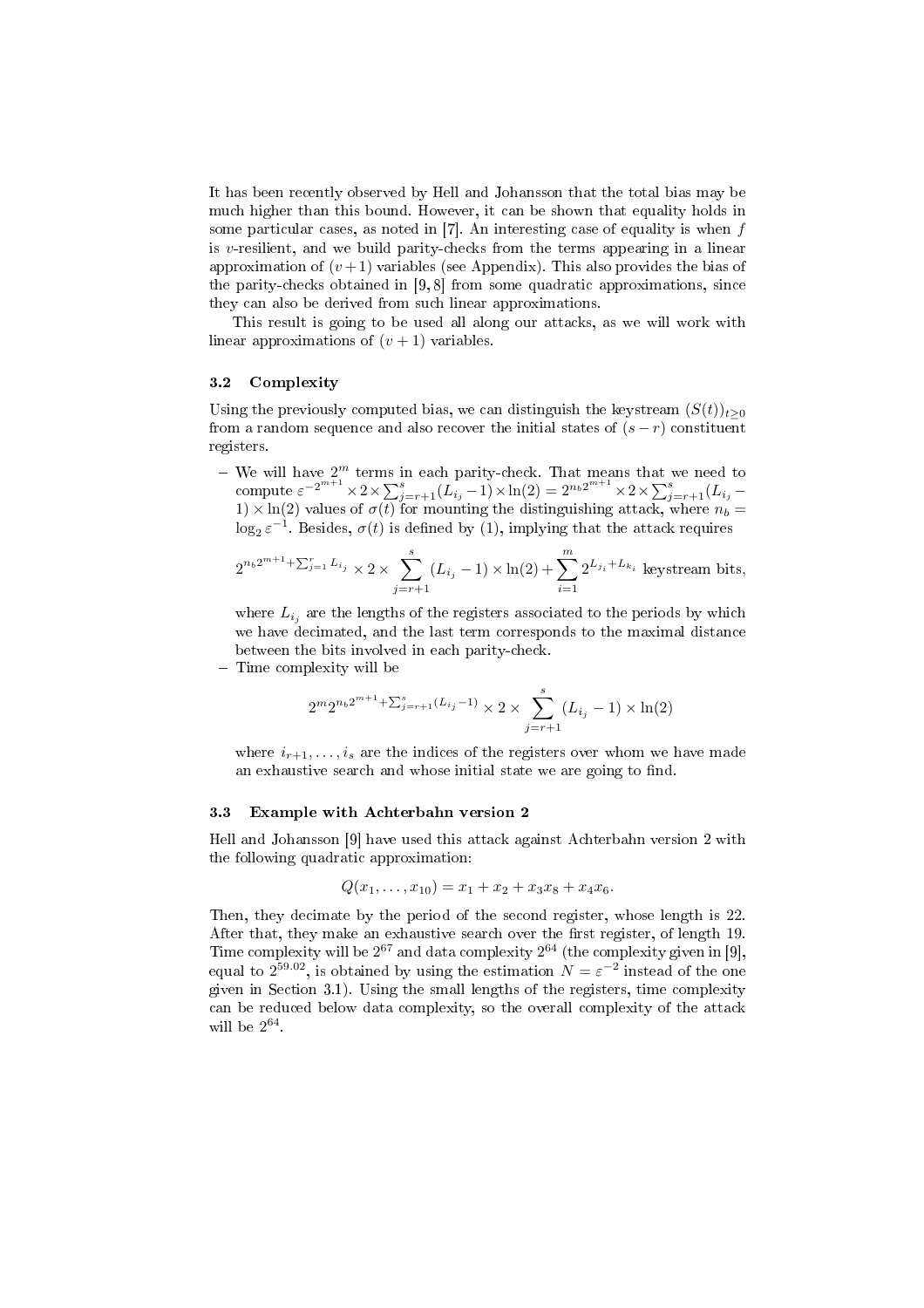#### 3.4 Improvement of the attack against Achterbahn version 2

We are going to improve the previously described attack against Achterbahn version 2 and we reduce the complexity to  $2^{53}$ .

For this attack, we use the idea of associating the variables in order to reduce the number of terms that we will have in the parity-checks. The only negative effect that this could have on the final complexity of the attack is to enlarge the number of required keystream bits; but being careful, we make it stay the same while reducing the time complexity.

The chosen approximation. At first, we searched for all the quadratics approximations of f with one and two quadratic terms, as the original attack presented by Hell and Johansson was based on a quadratic approximation. Finally, after looking for a trade-off between the number of terms, the number of variables, the bias, etc., we found that none quadratic approximation was better for this attack than linear ones. It is worth noticing that, since the combining function f is 5-resilient, any approximation of f involves at least 6 input variables. Moreover, the highest bias corresponding to an approximation of  $f$  by a 6-variable function is achieved by a function of degree one as proved in [3]. After analyzing all linear approximations of the Boolean combining function, we found that the best one was:

$$
g(x_1,\ldots,x_{10})=x_8+x_6+x_4+x_3+x_2+x_1.
$$

We have  $f(x_1,...,x_{10}) = g(x_1,...,x_{10})$  with a probability of  $\frac{1}{2}(1+2^{-3})$ .

Parity-checks. Let us build a parity-check as follows:

$$
ggg(t) = g(t) + g(t + T_1T_8) + g(t + T_2T_6) + g(t + T_1T_8 + T_2T_6),
$$

with

$$
g(t) = x_8(t) + x_6(t) + x_4(t) + x_3(t) + x_2(t) + x_1(t).
$$

The terms  $x_8, x_6, x_2, x_1$  will disappear and, so,  $qqq(t)$  is a sequence that depends uniquely on the sequences  $x_3$  and  $x_4$ . Adding four times the approximation has the effect of multiplying the bias four times, so the bias of

$$
\sigma(t) = S(t) + S(t + T_1T_8) + S(t + T_2T_6) + S(t + T_1T_8 + T_2T_6)
$$

is  $2^{-3\times4} = 2^{-12}$  because 4 is the number of terms in  $ggg(t)$ . That means that we will need  $2^{3 \times 4 \times 2} \times (L_4 - 1) \times \ln(2) = 2^{29}$  values of the parity-check for detecting this bias. If we decimate  $ggg(t)$  by the period of register 3, we will need

$$
2^{29}T_3 + T_1T_8 + T_2T_6 = 2^{29+23} + 2^{29+19} + 2^{27+22} = 2^{52} \text{ bits of keystream},
$$

and time complexity will be  $2^{29} \times 2^{L_4-1} = 2^{53}$  as we only guess the initial state of register 4. This complexity is  $2^{53}$  while the complexity of the previous attack was equal to  $2^{64}$ .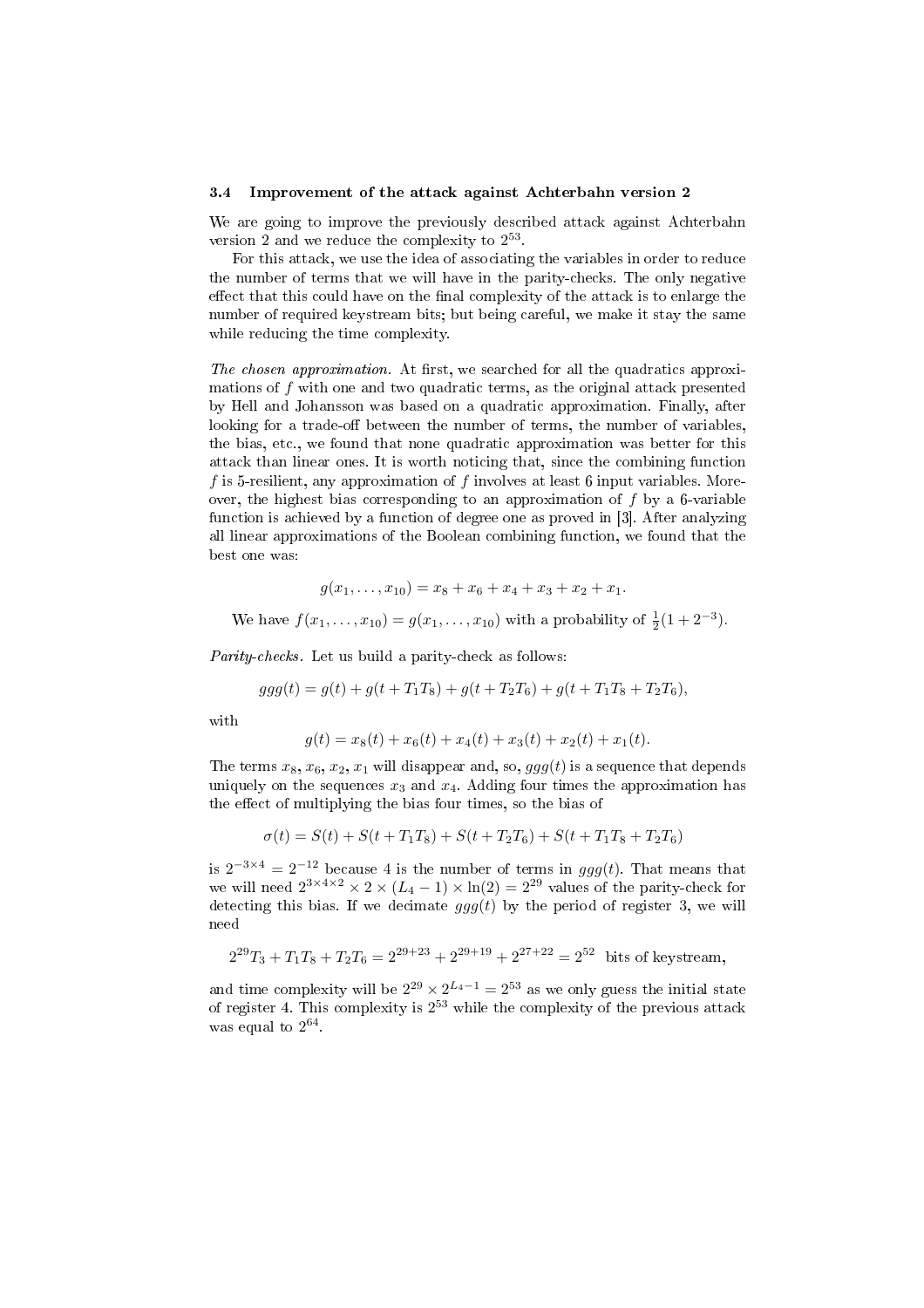### 4 Distinguishing attacks against Achterbahn-128/80

#### 4.1 Distinguishing attack against Achterbahn-80

This attack is very similar to the improvement of the attack against Achterbahn version 2 which has been described in the previous section.

Our attack exploits the following linear approximation of the combining function G:

$$
\ell(x_1,\ldots,x_{11})=x_1+x_3+x_4+x_5+x_6+x_7+x_{10}.
$$

Since G is 6-resilient,  $\ell$  is the best approximation by a 7-variable function.

For  $\ell(t) = x_1(t) + x_3(t) + x_4(t) + x_5(t) + x_6(t) + x_7(t) + x_{10}(t)$ , the keystream  $(S(t))_{t\geq 0}$  satisfies  $Pr[S(t) = \ell(t)] = \frac{1}{2}(1 - 2^{-3}).$ 

Parity-checks. Let us build a parity-check as follows:

$$
\ell\ell(t) = \ell(t) + \ell(t + T_4T_7) + \ell(t + T_6T_5) + \ell(t + T_4T_7 + T_6T_5).
$$

The terms containing the sequences  $x_4, x_5, x_6, x_7$  vanish in  $\ell\ell(t)$ , so  $\ell\ell(t)$  depends exclusively on the sequences  $x_1, x_3$  and  $x_{10}$ .

Adding four times the approximation has the effect of multiplying the bias four times, so the bias of

$$
\sigma(t) = S(t) + S(t + T_7T_4) + S(t + T_6T_5) + S(t + T_7T_4 + T_6T_5)
$$

where  $(S(t))_{t\geq 0}$  is the keystream, is  $2^{-4\times 3}$ .

We now decimate  $\sigma(t)$  by the period of the  $R_{10}$ , which is involved in the parity-check, so we create like this a new parity-check  $\sigma'(t) = \sigma(t(2^{31} - 1))$ .

Then, the attack performs an exhaustive search for the initial states of registers 1 and 3. Then we need  $2^{3 \times 4 \times 2} \times 2 \times (46 - 2) \times \ln(2) = 2^{30}$  parity-checks  $\sigma'(t)$  to detect this bias. Its time complexity is  $2^{30} \times 2^{L_1+L_3-2} = 2^{74}$ .

The number of keystream bits that we need is  $2^{30} \times T_{10} + T_4T_7 + T_6T_5 = 2^{61}$ .

### 4.2 Distinguishing attack against Achterbahn-128

Now, we present a distinguishing attack against the 128-bit version of Achterbahn which also recovers the initial states of two registers.

We consider the following approximation of the combining function  $F$ :

$$
\ell(x_0,\ldots,x_{12})=x_0+x_3+x_7+x_4+x_{10}+x_8+x_9+x_1+x_2.
$$

Then, for  $\ell(t) = x_0(t) + x_3(t) + x_7(t) + x_4(t) + x_{10}(t) + x_8(t) + x_9(t) + x_1(t) + x_2(t),$ we have  $\Pr[S(t) = \ell(t)] = \frac{1}{2}(1 + 2^{-3}).$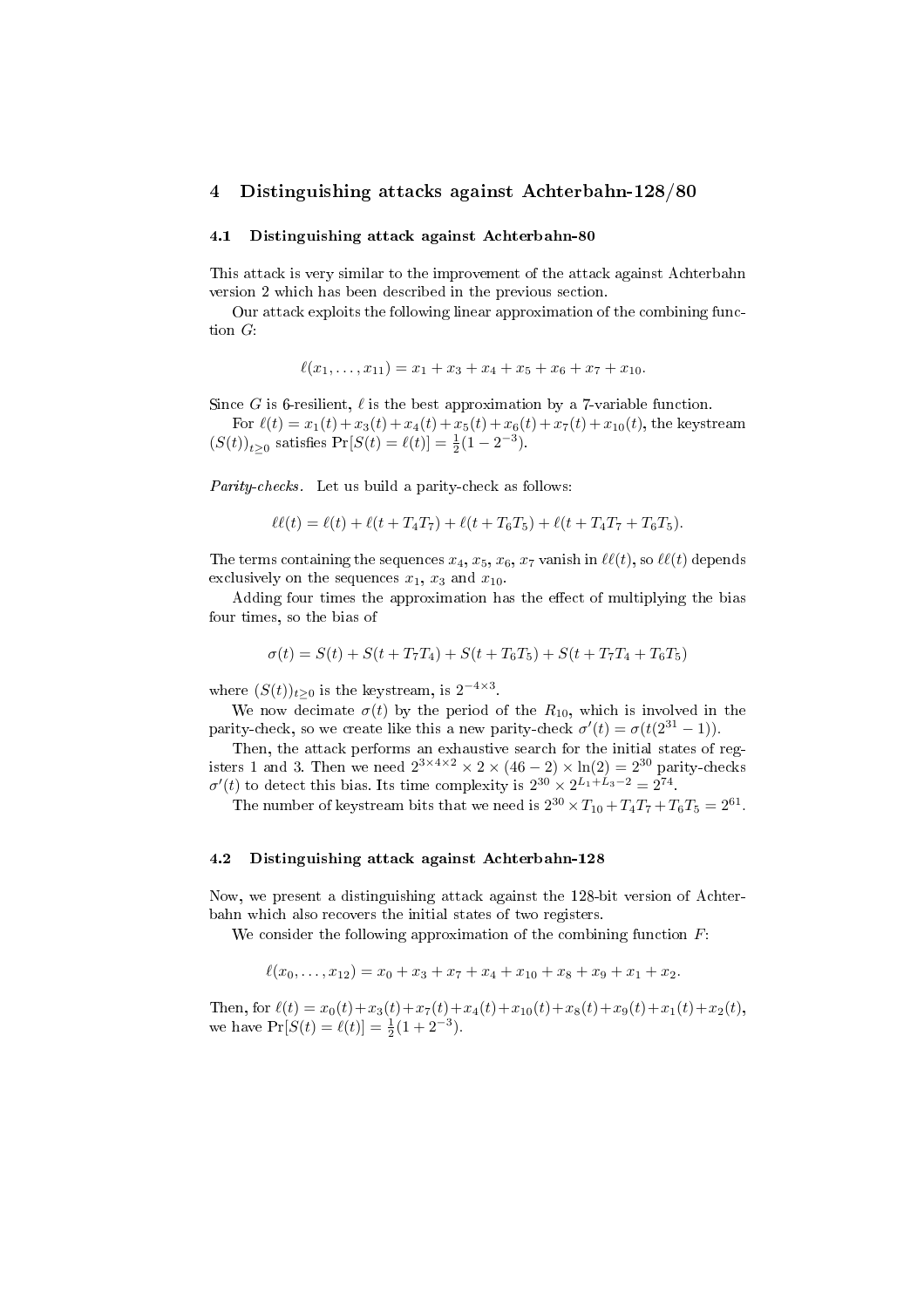Parity-checks. The period of any sequence obtained by combining the registers 0, 3 and 7 is equal to  $\text{lcm}(T_0, T_3, T_7)$ , i.e.  $2^{59.3}$  as  $T_0$   $T_3$  and  $T_7$  have common divisors. We are going to denote this value by  $T_{0,3,7}$ .

If we build a parity check as follows:

$$
\ell\ell\ell(t) = \sum_{\tau \in \langle T_{0,3,7}, T_{4,10}, T_{8,9} \rangle} \ell(t+\tau),
$$

the terms containing the sequences  $x_0, x_3, x_7, x_4, x_{10}, x_8, x_9$  will disappear from  $\ell\ell(\ell(t))$ , so  $\ell\ell(\ell(t))$  depends exclusively on the sequences  $x_1$  and  $x_2$ :

$$
\ell\ell(t) = \sum_{\tau \in \langle T_{0,3,7}, T_{4,10}, T_{8,9} \rangle} \ell(t + \tau)
$$
  
= 
$$
\sum_{\tau \in \langle T_{0,3,7}, T_{4,10}, T_{8,9} \rangle} x_1(t + \tau) + x_2(t + \tau)
$$
  
= 
$$
\sigma_1(t) + \sigma_2(t),
$$

where  $\sigma_1(t)$  and  $\sigma_2(t)$  are the parity-checks computed over the sequences generated by NLFSRs 1 and 2.

Adding eight times the approximation has the effect of multiplying the bias Adding eight times the approximation has the effect of multiplying the bias<br>eight times, so the bias of  $\sigma(t) = \sum_{\tau \in \langle T_{0,3,7}, T_{4,10}, T_{8,9} \rangle} S(t + \tau)$  where  $(S(t))_{t \geq 0}$  is the keystream, is  $2^{-8 \times 3}$ . So:

$$
Pr[\sigma(t) + \sigma_1(t) + \sigma_2(t) = 1] = \frac{1}{2}(1 - \varepsilon^8).
$$

This means that we need  $2^{3 \times 8 \times 2} \times 2 \times (45-2) \times \ln(2) = 2^{54}$  values of  $\sigma(t) + \sigma_1(t) +$  $\sigma_2(t)$  to detect this bias, when we perform an exhaustive search on registers 1 and 2.

We now describe an algorithm for computing the sum  $\sigma(t)+\sigma_1(t)+\sigma_2(t)$  over all values of  $t$ . This algorithm has a lower complexity than the trivial algorithm which consists on computing the  $2^{54}$  parity-checks for all the initial states of the registers 1 and 2. Here we use  $(2^{54}-2^8)$  values of t since  $(2^{54}-2^8) = T_2 \times (2^{31}+2^8)$ . We can write it down as follows:

$$
\sum_{t'=0}^{2^{54}-2^{8}-1} \sigma(t') \oplus \ell\ell\ell(t') = \sum_{k=0}^{T_{2}-1} \sum_{t=0}^{2^{31}+2^{8}-1} \sigma(T_{2}t+k) \oplus \ell\ell\ell(T_{2}t+k)
$$
  
\n
$$
= \sum_{k=0}^{T_{2}-1} \sum_{t=0}^{2^{31}+2^{8}-1} \sigma(T_{2}t+k) \oplus \sigma_{1}(T_{2}t+k) \oplus \sigma_{2}(T_{2}t+k)
$$
  
\n
$$
= \sum_{k=0}^{T_{2}-1} \left[ (\sigma_{2}(k) \oplus 1) \left( \sum_{t=0}^{2^{31}+2^{8}-1} \sigma(T_{2}t+k) \oplus \sigma_{1}(T_{2}t+k) \right) + \sigma_{2}(k) \left( (2^{31}+2^{8}) - \sum_{t=0}^{2^{31}+2^{8}-1} \sigma(T_{2}t+k) \oplus \sigma_{1}(T_{2}t+k) \right) \right],
$$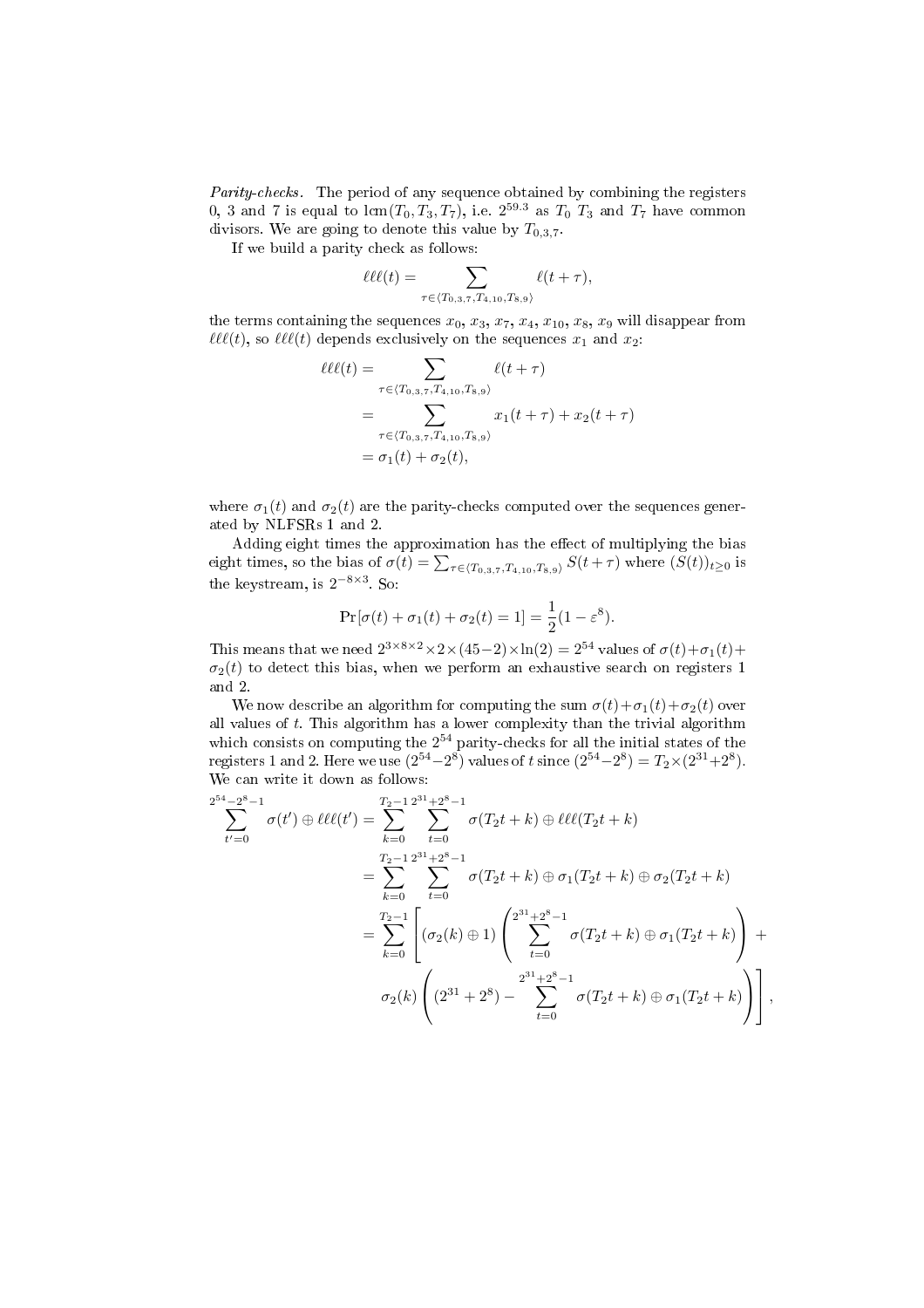since  $\sigma_2(T_2t + k)$  is constant for a fixed value of k.

At this point, we can obtain  $\sigma(t)$  from the keystream and we can make an exhaustive search for the initial state of register 1. More precisely:

 $-$  We choose an initial state for register 2, e.g. the all one initial state. We compute and save a binary vector  $V_2$  of length  $T_2$ :

$$
V_2[k] = \sigma_2(k),
$$

where the sequence  $x_2$  is generated from the chosen initial state. The complexity of this step is  $T_2 \times 2^3$  operations.

- $-$  For each possible initial state of register 1:
	- we compute and save a vector  $V_1$  composed of  $T_2$  integers of 32 bits.

$$
V_1[k] = \sum_{t=0}^{2^{31}+2^8-1} \sigma(T_2t+k) \oplus \sigma_1(T_2t+k).
$$

The complexity of this step is  $2^{54} \times (2^4 + 2^5) = 2^{59.58}$  for each possible initial state of register 1, where  $2<sup>4</sup>$  corresponds to the number of operations required for computing each  $(\sigma(t) + \sigma_1(t))$  and  $(2^{31} + 2^8) \times 2^5 =$  $(2^{31} + 2^8) \times 32$  is the cost of summing up  $2^{31} + 2^8$  integers of 32 bits.

- For each possible *i* from 0 to  $T_2 1$ :
	- $*$  we define  $V'_2$  of length  $T_2$ :

$$
V_2'[k] = V_2[k+i \mod T_2].
$$

Actually,  $(V'_2[k])_{k \le T_2}$  corresponds to  $(\sigma_2(k))_{k \le T_2}$  when the initial state of register 2 corresponds to the internal state after clocking register 2 i times from the all-one initial state.

∗ With the two vectors that we have obtained, we compute:

$$
\sum_{k=0}^{T_2-1} \left[ \left( V_2'[k] \oplus 1 \right) V_1[k] + V_2'[k] \left( 2^{31} + 2^8 - V_1[k] \right) \right]. \tag{2}
$$

When we do this with the correct initial states of registers 1 and 2, we will find the expected bias. The major difference with the classical exhaustive search used in [9, 8, 10] is that the sequence  $V_1[k]$  is computed independently of the choice of the initial state of  $R_2$ . As a comparison, the classical algorithm has time complexity  $2^{102}$ .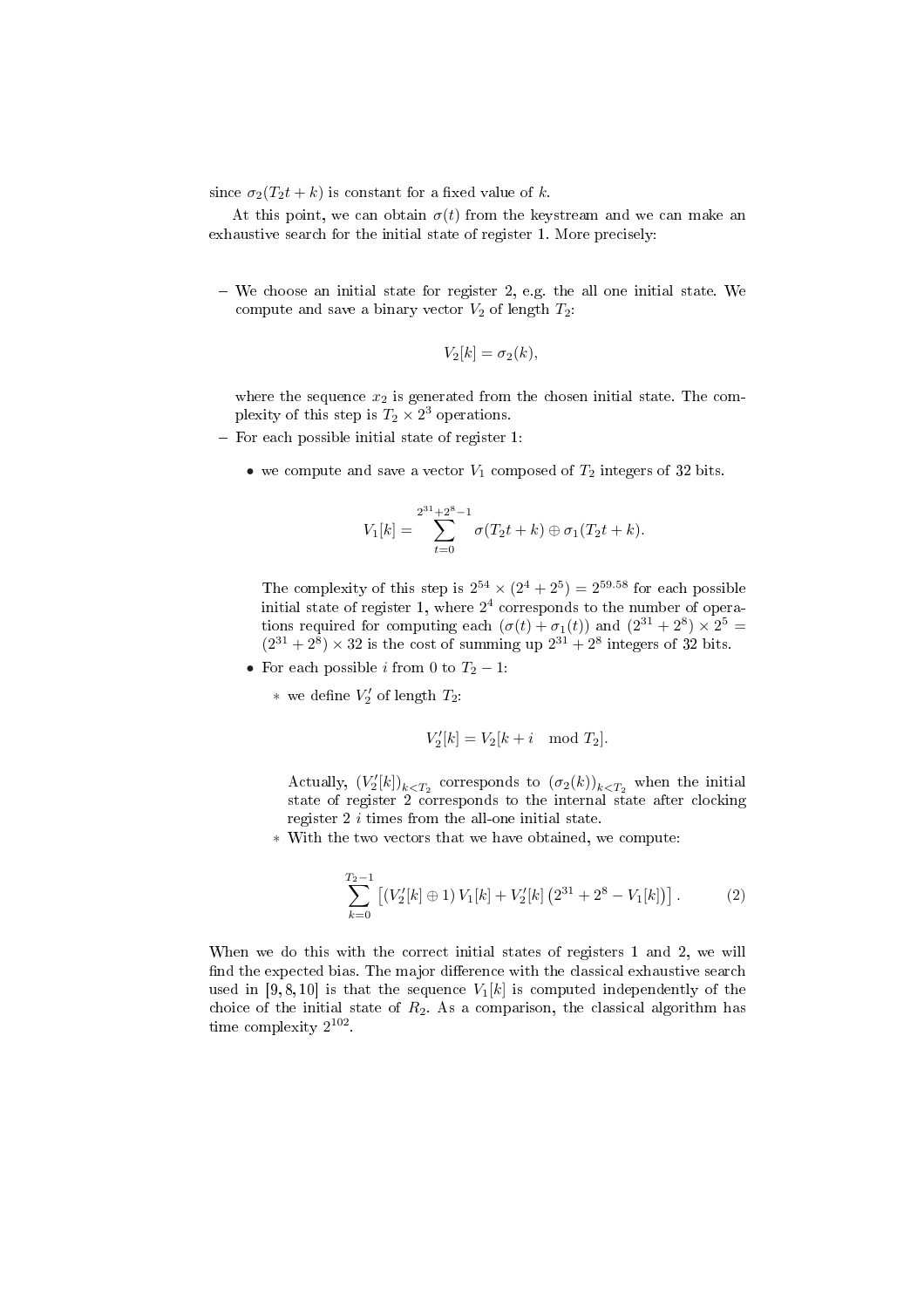```
for each possible initial state of R1 do
   for k = 0 to T_2 - 1 do<br>
V_1[k] = \sum_{t=0}^{2^{31}+2^8-1} \sigma(T_2t+k) \oplus \sigma_1(T_2t+k)end for
  for each possible initial i state of R2 do
      for k = 0 to T_2 - 1 do
          V'_{2}[k] = V_{2}[k+i \mod T_{2}]end for
      end for<br>
\sum_{k=0}^{T_2-1} (V'_2[k] ⊕ 1) V_1[k] + V'_2[k] 2^{31} + 2^8 - V_1[k]if we find the bias then
         return the initial states of R1 and R2
      end if
   end for
end for
```
Table 1: Algorithm for finding the initial states of registers 1 and 2

The total time complexity of the attack is going to be:

$$
2^{L_1-1} \times \left[2^{54} \times \left(2^4 + 2^5\right) + T_2 \times 2 \times T_2 \times 2^5\right] + T_2 \times 2^3 = 2^{80.58},
$$

where  $2 \times T_2 \times 2^5$  is the time it takes to compute the sum described by (2). Actually, we can speed up the process by rewriting the sum (2) in the following way

$$
\sum_{k=0}^{T_2-1}(-1)^{V_2[k+i]}\left(V_1[k]-\frac{2^{31}+2^8}{2}\right)+T_2\frac{2^{31}+2^8}{2}.
$$

The issue is now to find the  $i$  that maximizes this sum, this is the same as computing the maximum of the crosscorrelation of two sequences of length  $T_2$ . We can do that efficiently using a fast Fourier transform as explained in  $[1,$ pages 306-312. The final complexity will be in  $O(T_2 \log T_2)$ . Anyway, this does not change our total complexity as the higher term is the first one.

The complexity is going to be, finally:

$$
2^{L_1-1} \times \left[2^{54} \times \left(2^4 + 2^5\right) + O(T_2 \log T_2)\right] + T_2 \times 2^3 = 2^{80.58}.
$$

The length of keystream needed is  $T_{0,3,7} + T_{4,10} + T_{8,9} + 2^{54} < 2^{61}$  bits.

We can apply the algorithm to the attack against Achterbahn-80 described in Section 4.1 and its time complexity will be reduced to:

$$
2^{L_1-1} \times \left[2^{30} \times \left(2^3 + 2^{2.59}\right) + O(T_3 \log T_3)\right] + T_3 \times 2^2 = 2^{54.8}.
$$

#### 4.3 Attack with a new keystream limitation

Recently, the authors of Achterbahn have proposed a new limitation of the keystream length [7], which is  $2^{52}$  for Achterbahn-80 and  $2^{56}$  for Achterbahn-128. Those limitations are not restrictive enough to prevent the cipher from being cryptanalysed. In fact, we can mount an attack against the 128-bit version which is very similar to the last one with the same linear approximation, where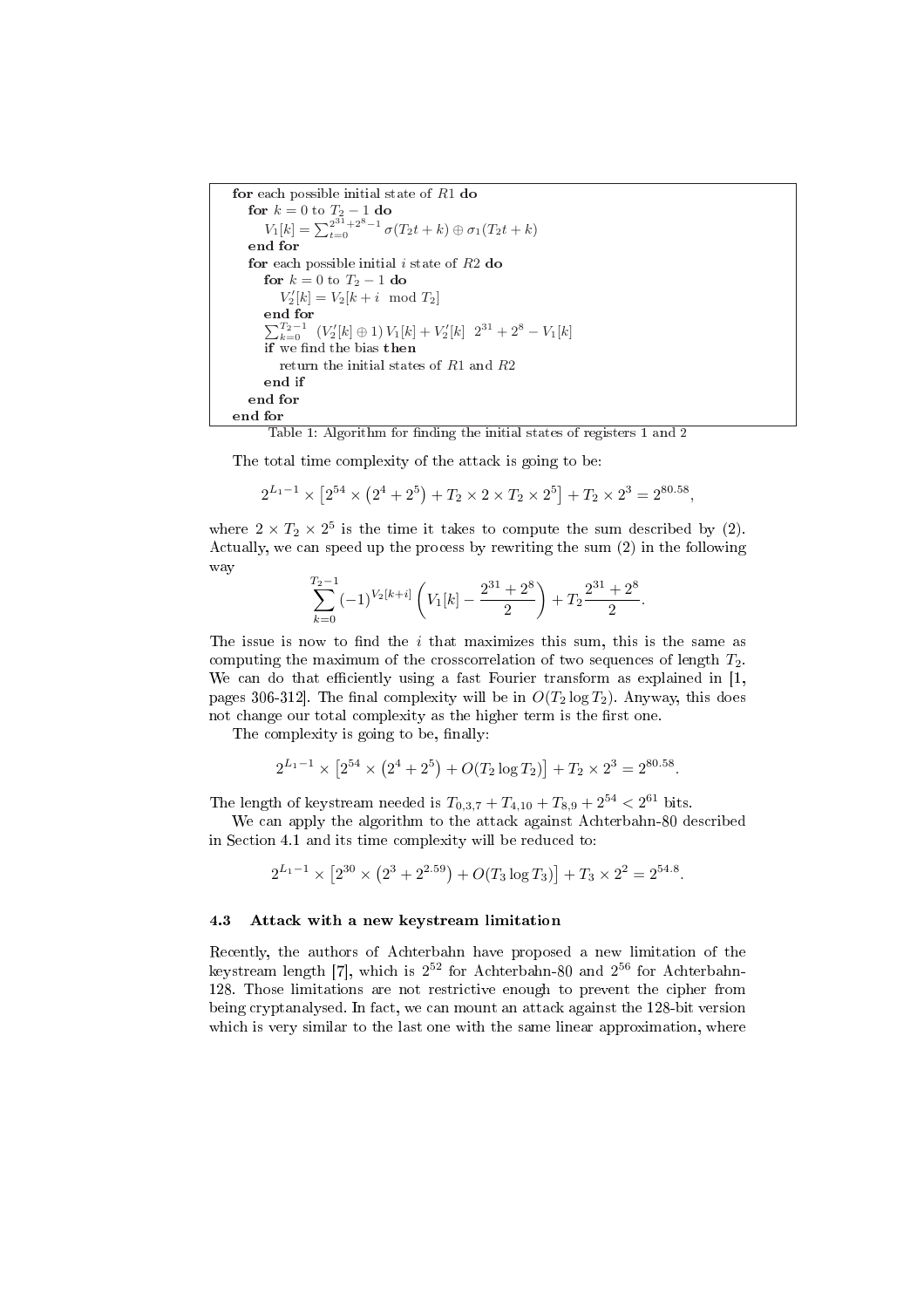the sequences considered for building the parity-checks are generated by only two terms (so  $R_1$  and  $R_{10}$ ,  $R_2$  and  $R_9$ ,  $R_3$  and  $R_8$ ). Then we perform an exhaustive search over registers 0, 4 and 7 with the previously described the algorithm, where we consider register  $0$  and register  $4$  together. The complexity is, finally:

$$
2^{L_0-1} \times 2^{L_4-1} \times \left[2^{54.63} \times \left(2^4 + 2^{4.7}\right) + O(T_7 \log T_7)\right] + T_7 \times 2^3 = 2^{104}.
$$

The length of keystream needed is

$$
2^{54.63} + T_{1,10} + T_{2,9} + T_{3,8} = 2^{54.63} + 2^{53} + 2^{53} + 2^{53} < 2^{56} \text{ bits.}
$$

For Achterbahn-80 there is also a succesfull attack which is only slightly different from the one we have previously described [12].

### 5 Recovering the key

As explained by Hell and Johansson in [8], if we recover the initial states of all the registers, we will be able to retrieve the key as all the initialization steps which do not involve the key become invertible. It is easy to show that once we have found the initial states of two registers, the complexity of finding the remaining ones will be lower (for the other registers appearing in the used approximation it is quite obvious: we apply the same method but simplied, as now we know two variables. For the other registers we can use the same method but with other linear approximations making profit of the already-known variables). Once we have found the initial states of all the registers, we can invert all the initializing steps until the end of the second step, which corresponds to the introduction of the key bits. At this point, there are two methods proposed in  $[8]$ . The first one is clocking backwards register i  $(|k| - L_i)$  times for each i. We do this for all the possibles values of the last  $|k| - L_m$  key bits, where  $L_m$  is 21 for Achterbahn-128 and 22 for Achterbahn-80. When all the registers have the same first  $L_m$  bits, we have found the correct  $|k| - L_m$  bits of the key. The second method proposed is a meet-in-the-middle attack with time-memory tradeoff as explained in  $[10]$ . It leads to a complexity of:

- For Achterbahn-80:  $2^{58}$  in time or  $2^{40}$  in memory and  $2^{40}$  in time.

- For Achterbahn-128:  $2^{107}$  in time or  $2^{40}$  in memory and  $2^{88}$  in time.

We can do better. We are going to explain the technique for Achterbahn-128. The idea is that we do not need to invert all the clocking steps in the meet-in-themiddle attack, if we split the key into 2 parts composed of the first 40 bits and the last 88 bits, we could make an exhaustive search for the first part and store in a table the states of the registers obtained after applying the initialization process for each set of 40 bits. Then, if we make an exhaustive search through the 88 remaining key bits, and we clock backwards the registers from the known states, we will find a match in the table. But we do not need to make this search over all the 88 remaining bits. Instead, we make it through the last 73 bits (that means that 15 rounds are not inverted). At the end of doing this, we need that,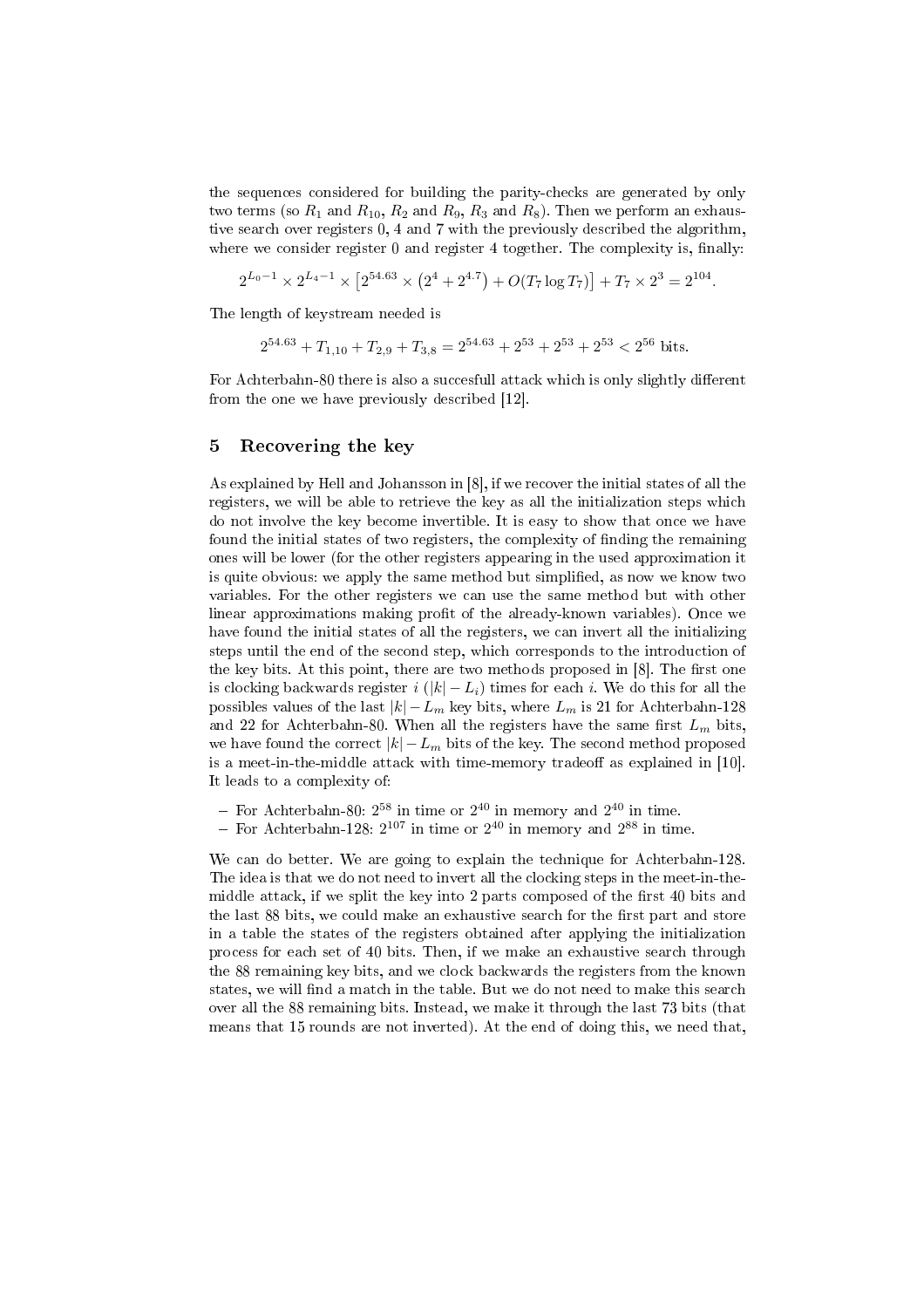for all i, the first  $L_i - 15$  bits of the state of register i match with the last  $L_i - 15$ bits of the states of the registers saved in the table. For instance, for the register 0 we will have a match on 6 bits, and for register 12 we will have 18. We do not have to worry about matches coming from wrong values of the 73 bits since the number of such false alarms is:

$$
2^{88-15} \times \frac{2^{40}}{2^{329-13 \times 15}} = 2^{-21},
$$

as  $(329 - 13 \times 15)$  is the number of bits we consider for a match,  $2^{40}$  is the size of the table, and 2 <sup>73</sup> is the number of possibilities for the exhaustive search. As we can see, with such a match we have found 113 bits of the key. The other 15 can be found with very low complexity by clocking the registers until finding the desired state. So the final complexity for the step of retrieving the key in Achterbahn-128 once we have the initial states of all the registers is  $2^{73}$  in time and  $2^{40} \times (329 - 13 \times 15) \simeq 2^{48}$  in memory. If we do the same thing with Achterbahn-80, we could have a complexity of  $2^{40}$  in time and  $2^{41}$  in memory.

### 6 Conclusion

We have proposed an attack against Achterbahn-80 in 2 <sup>55</sup> operations, so we can consider as the total complexity the data complexity which is equal to  $2^{61}$ , since it is bigger. An attack against Achterbahn-128 is also proposed in  $2^{80.58}$ where fewer than  $2^{61}$  bits of keystream are required. After that we can recover the key of Achterbahn-80 with a complexity of  $2^{40}$  in time and  $2^{41}$  in memory (the time complexity is less than for the distinguishing part of the attack). For Achterbahn-128 we can recover the key with a complexity of  $2^{73}$  in time and  $2^{48}$  in memory. The complexities of the best attacks against all versions of Achterbahn are summarized in the following table:

| version            |          | data complexity time complexity references |      |
|--------------------|----------|--------------------------------------------|------|
| $v1(80-bit)$       | $2^{32}$ | $2^{55}$                                   | [10] |
| $v2(80-bit)$       | 2064     | 2067                                       | 191  |
| $v2(80-bit)$       | $2^{52}$ | $2^{53}$                                   |      |
| $v80(80-bit)$      | $2^{61}$ | $2^{55}$                                   |      |
| $ v128 (128-bit) $ | 260      | 280.58                                     |      |

Table 2: Attacks complexities against all versions of Achterbahn (Each complexity corresponds to the best key-recovery attack).

### Acknowledgments

The author would like to thank Anne Canteaut for her helpful advice, discussions, suggestions and support. Also, many thanks to Yann Laigle-Chapuy, Andrea Röck and Frederic Didier for their useful comments.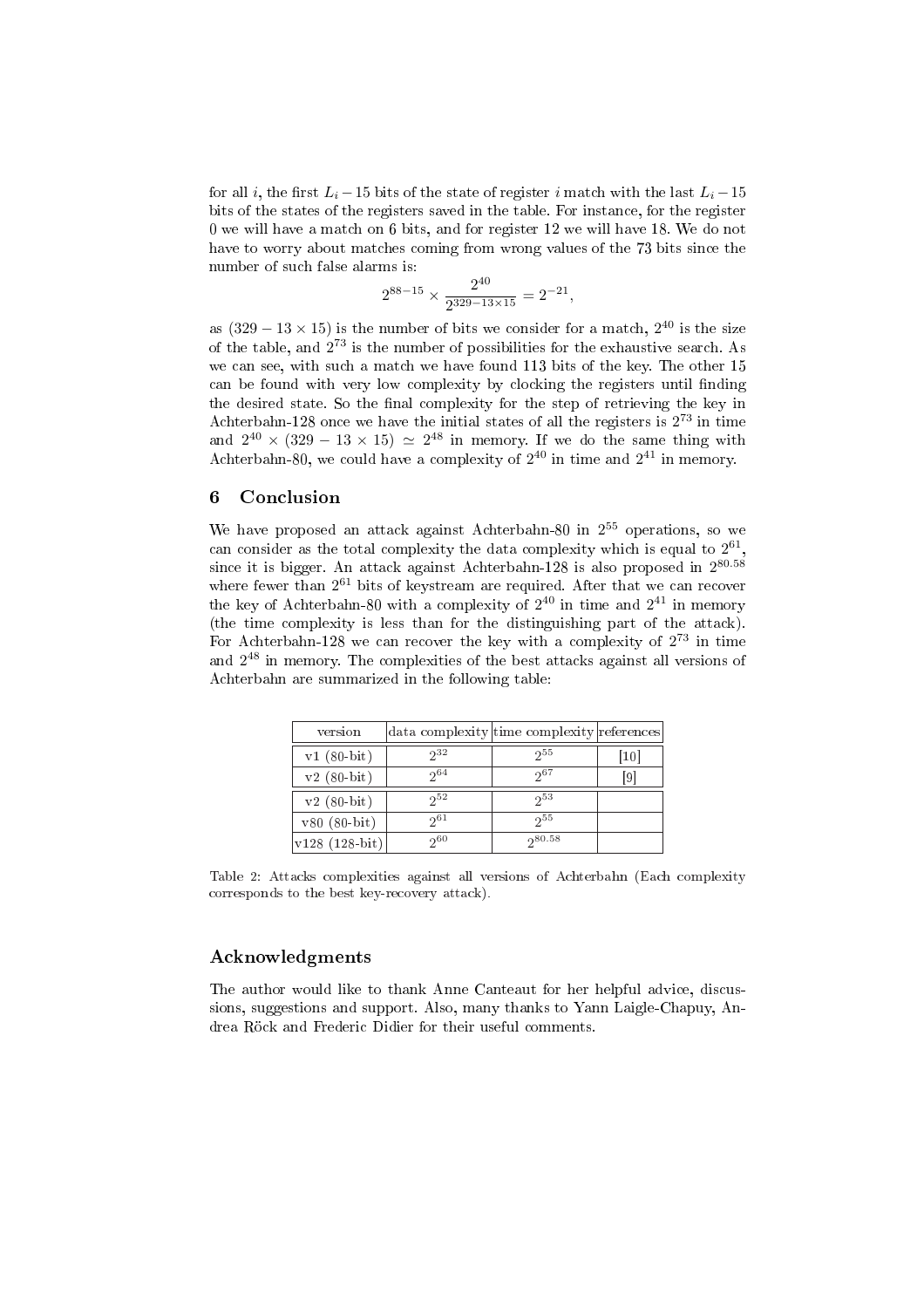#### References

- 1. R. E. Blahut. Fast Algorithms for Digital Signal Processing. Addison Wesley, 1985.
- 2. A. Canteaut and P. Charpin. Decomposing bent functions. IEEE Transactions on  $Information Theory, 49(8):2004-2019, 2003.$
- 3. A. Canteaut and M. Trabbia. Improved fast correlation attacks using paritycheck equations of weight 4 and 5. In Advances in Cryptology - EUROCRYPT  $2000$ , volume 1807 of Lecture Notes in Computer Science, pages 573-588. Springer-Verlag, 2000.
- 4. B. M. Gammel, R. Gottfert, and O. Kniffler. The Achterbahn stream cipher. eSTREAM, ECRYPT Stream Cipher Project, Report 2005/002, 2005. http:// www.ecrypt.eu.org/stream/ciphers/achterbahn/achterbahn.pdf.
- 5. B. M. Gammel, R. Gottfert, and O. Kniffler. Achterbahn-128/80. eSTREAM, ECRYPT Stream Cipher Project, Report 2006/001, 2006. http://www.ecrypt. eu.org/stream/p2ciphers/achterbahn/achterbahn\_p2.pdf.
- 6. B. M. Gammel, R. Gottfert, and O. Kniffler. Status of Achterbahn and tweaks. eSTREAM, ECRYPT Stream Cipher Project, Report 2006/027, 2006. http:// www.ecrypt.eu.org/stream/papersdir/2006/027.pdf.
- 7. B. M. Gammel, R. Gottfert, and O. Kniffler. Achterbahn-128/80: Design and analysis. In ECRYPT Network of Excellence - SASC Workshop Record, pages  $152 - 165$ , 2007.
- 8. M. Hell and T. Johansson. Cryptanalysis of Achterbahn-128/80. eSTREAM, ECRYPT Stream Cipher Project, Report 2006/054, 2006. http://www.ecrypt. eu.org/stream/papersdir/2006/054.pdf.
- 9. M. Hell and T. Johansson. Cryptanalysis of Achterbahn-version 2. eSTREAM, ECRYPT Stream Cipher Project, Report 2006/042, 2006. http://www.ecrypt. eu.org/stream/ciphers/achterbahn/achterbahn.pdf.
- 10. T. Johansson, W. Meier, and F. Muller. Cryptanalysis of Achterbahn. In Advances in Cryptology - FSE 2006, volume 4047 of Lecture Notes in Computer Science, pages  $1-14$ . Springer, 2006.
- 11. M. Naya-Plasencia. Cryptanalysis of Achterbahn-128/80. eSTREAM, ECRYPT Stream Cipher Project, Report 2006/055, 2006. http://www.ecrypt.eu.org/ stream/papersdir/2006/055.pdf.
- 12. M. Naya-Plasencia. Cryptanalysis of Achterbahn-128/80 with a new keystream limitation. eSTREAM, ECRYPT Stream Cipher Project, Report 2007/004, 2007. http://www.ecrypt.eu.org/stream/papersdir/2007/004.pdf.

# A On the biases of parity-checks derived from linear approximations

Proposition 1. Given a v-resilient Boolean function f, the bias of a paritycheck built from a  $(v + 1)$ -variable linear approximation of f with bias  $\varepsilon$  is  $\varepsilon$ raised to the power of the number of terms in the parity check.

*Proof.* Let f be a v-resilient Boolean function of n variables and  $\ell = x_{j_0} +$  $\ldots + x_{i_v} = \alpha \cdot x$  be a linear approximation of f with bias  $\varepsilon$ . We can now build  $g(x_1, \ldots, x_n) = f(x_1, \ldots, x_n) + \ell(x_{j_0}, \ldots, x_{j_v})$ . We have

$$
Pr[g(x_1,...,x_n) = 0] = \frac{1}{2}(1+\varepsilon).
$$